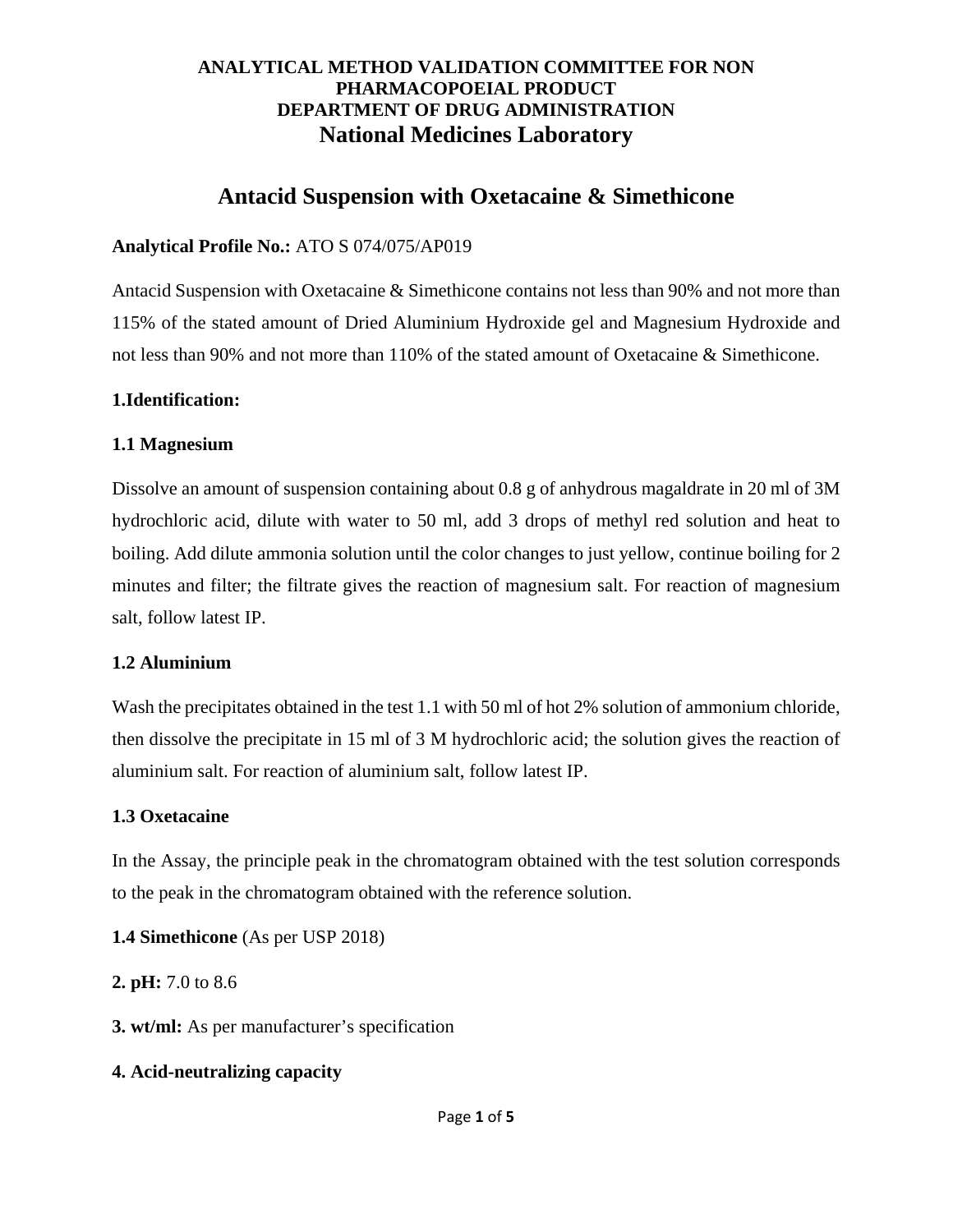#### **4.1 Test Solution:**

Shake the container until the contents are uniform, and determine the density. Transfer an accurately weighed quantity of the uniform mixture, equivalent to 10 ml to a 250 ml beaker; add water to make a total volume of about 70 ml, and mix on the magnetic stirrer for 1 minute.

#### **4.2 Procedure:**

Pipette 30 ml of 1.0 N hydrochloric acid VS into the test solution while continuing to stir with the magnetic stirrer. Stir for 15 minutes, accurately timed, after the addition of the acid, begin to titrate immediately, and in a period not to exceed and additional 5 minutes, titrate the excess hydrochloric acid with 0.5 N sodium hydroxide VS to attain a stable (for 10 to 15 seconds) pH of 3.5. Calculate the number of mEq of acid consumed by the formula:

### **Total mEq = (30 X Normality of HCl) – (Volume of NaOH X Normality of NaOH)**

Theoretical mEq value:  $[0.55 \text{ X } (0.0385 \text{ A})] + [0.8 \text{ X } (0.0343 \text{ X } \text{M})]$ 

Where, 0.0385 and 0.0343 are the theoretical acid neutralizing capacity in mEq of Aluminium Hydroxide and Magnesium Hydroxide, and A and M are quantities in mg of Aluminum hydroxide and Magnesium hydroxide, based on the label claim.

### **Note: All tests shall be conducted at 37 ºC ± 3 ºC**

**4.3 Limit:** NLT 5 mEq

**5. Assay**

### **5.1 Aluminum Hydroxide**

### **5.1.1 Reagent preparation**

Acetic acid ammonium acetate Buffer: Dissolve 77.1 g of ammonium acetate in water and add 57 ml of glacial acetic acid and dilute with water to 1000 ml.

Disodium Edetate, xM: Solution of any molarity xM may be prepared by dissolving 372.2x g of disodium edetate in sufficient water to produce 1000 ml.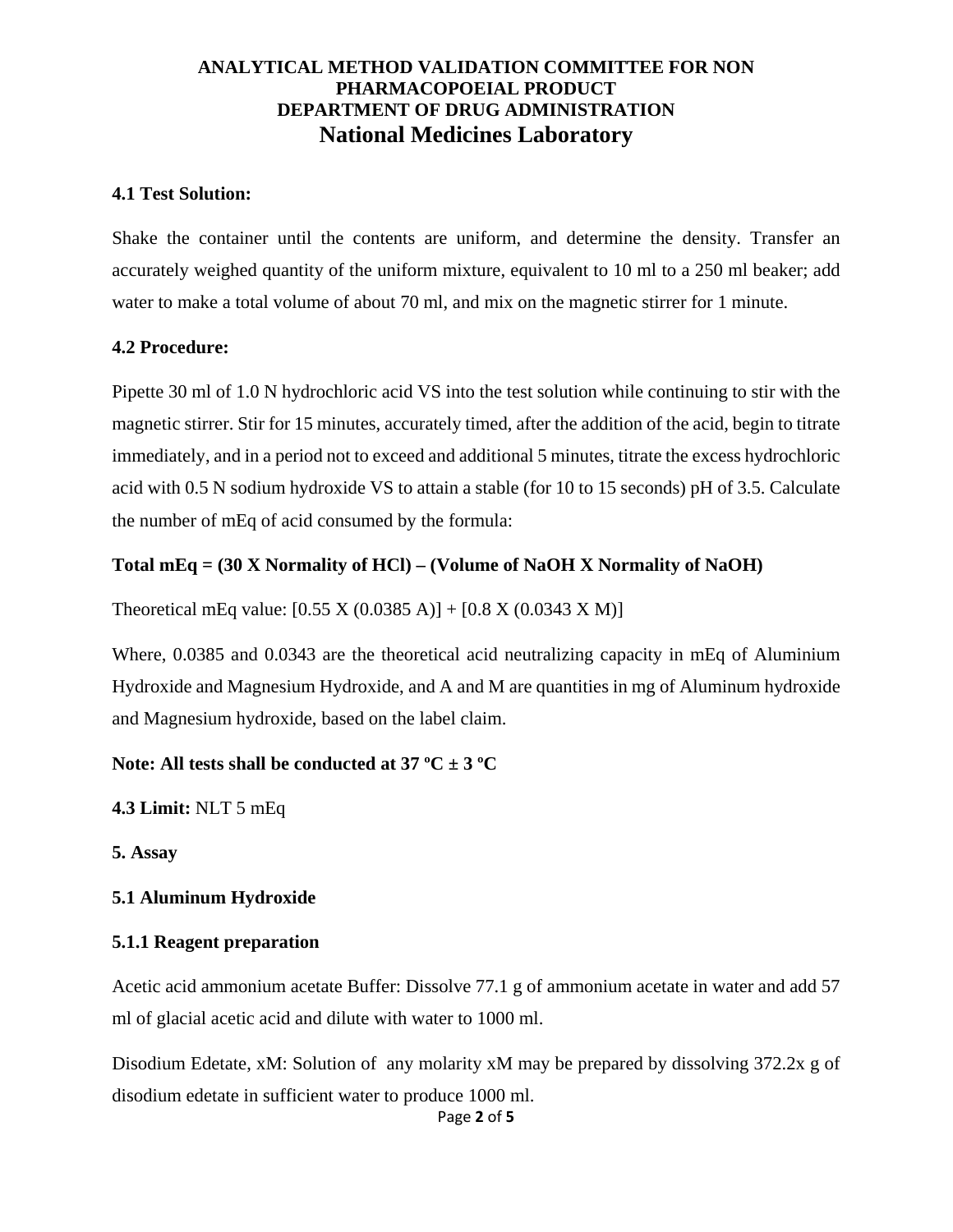Zinc Sulphate, xM: Solution of any molarity xM may be prepared by dissolving 289x g of zinc sulphate in sufficient water to produce 1000 ml.

Dithizone solution: A 0.05% w/v solution of dithizone in chloroform.

### **5.1.2 Test Solution**

Weigh the sample equivalent to 250 mg of Dried Almunium Hydroxide gel in a 100 ml volumetric flask, add 10 ml water, shake and add slowly 5 ml of HCl. Heat gently, if necessary, and dilute to 100 ml with water.

### **5.1.3 Procedure**

Pipette 20 ml of the assay preparation in to 250 ml conical flask, add 20 ml of water and then with stirring 25.0 ml of 0.05 M disodium edetate, mix and add 20 ml of acetic acid-ammonium acetate buffer, and heat near the boiling temperature for 5 minutes. Cool and add 40 ml ethanol (95%) and add 2 ml of dithizone solution and titrate with 0.05 M zinc sulphate to a bright rose-pink color. Repeat the procedure without the substance being examined. The difference between the titrations represents the amount of disodium edetate required.

Each ml of 0.05 M disodium edetate is equivalent to 0.0039 g of Al(OH)<sub>3</sub>.

### **5.2 Magnesium Hydroxide**

### **5.2.1 Reagent Preparation**

Ammonium- Ammonium Chloride Buffer: Dissolve 67.5 g of ammonium Chloride in about 200 ml of water, add 570 ml of strong ammonia solution and dilute with water to 1000 ml.

### **5.2.2 Test Solution**

Prepare as directed in the assay for aluminum hydroxide

### **5.2.3 Procedure**

Page **3** of **5** Pipette 20 ml of the sample obtained in the assay preparation of almunium hydroxide, add 40 ml of water and 20 ml of triethanolamine and stir. Add 10 ml of ammonia-ammonium chloride buffer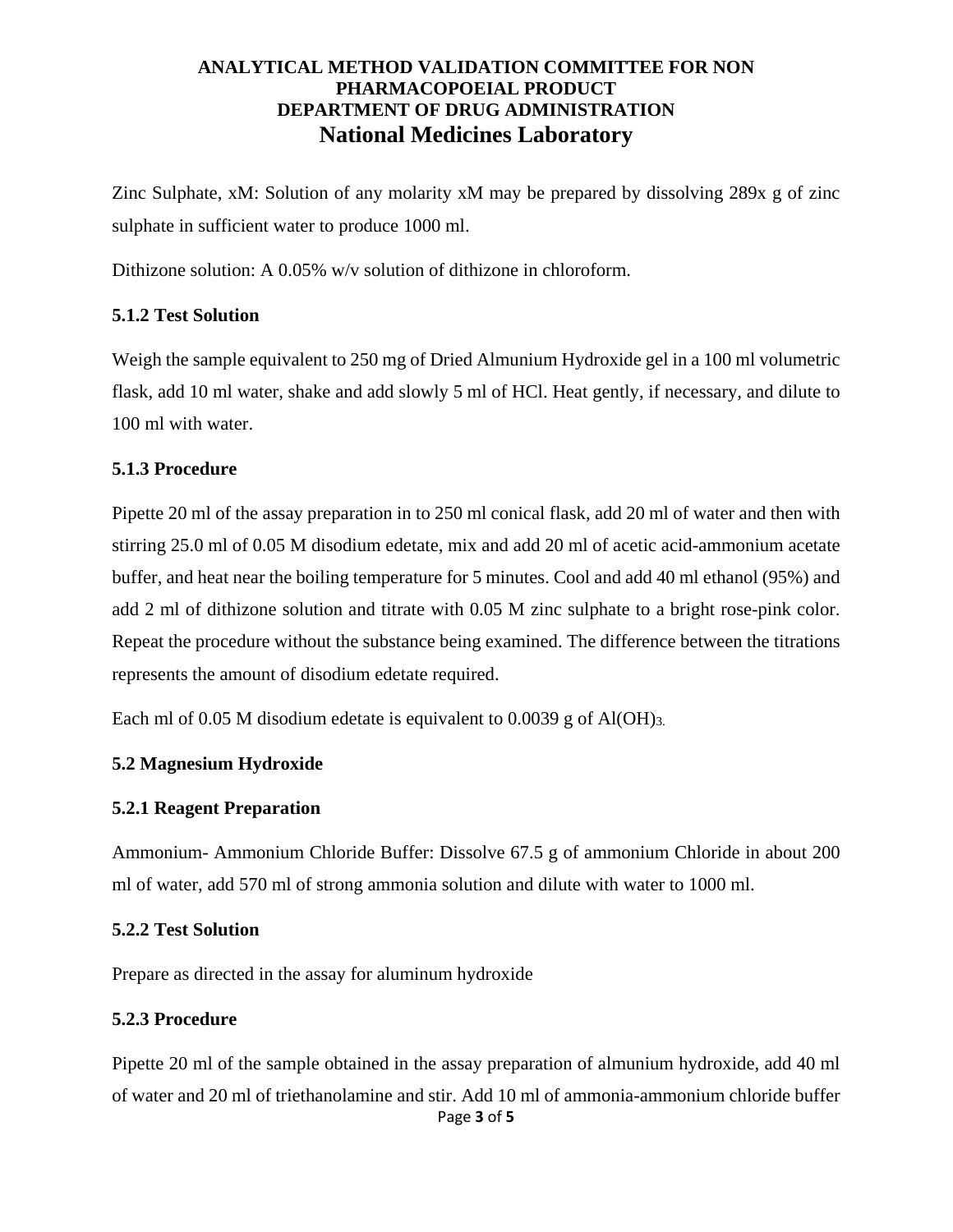and 3 drops of an erichrome black T solution. Cool the solution to between  $3^\circ$  and  $4^\circ$  C by immersion of the flask in an ice bath, then remove and titrate with 0.05 M disodium edetate to blue color. Repeat the procedure without the substance being examined.

The difference between the titration represents the amount of disodium edetate required.

Each ml of 0.05 M disodium edetate is equivalent to 0.002916 g of  $Mg(OH)<sub>2</sub>$ .

**5.3 Oxetacaine:** Determine by liquid chromatography

### **5.3.1 Test Solution:**

Weigh accurately about the sample equivalent to 5 mg of Oxetacaine in 100 ml volumetric flask. Dissolve with mobile phase by sonicating for about 10 minutes and make up the volume to 100 ml with mobile phase. Centrifuge or filter the resulting sample. Dilute 5 ml of the clear solution to 25 ml with mobile phase.

### **5.3.2 Reference Solution:**

Weigh accurately about 25 mg of Oxetacaine WS and transfer into 100 ml volumetric flask. Dissolve with mobile phase and make up the volume to 100 ml with mobile phase. Dilute 2 ml of the resulting solution to 50 ml with mobile phase.

### **5.3.3 Chromatographic Condition**

| Column:                          | C <sub>18</sub> , $(150*4.6 \text{ mm})$ , 5 µm column                                               |
|----------------------------------|------------------------------------------------------------------------------------------------------|
| Oven temperature: $30^{\circ}$ C |                                                                                                      |
| <b>Mobile Phase:</b>             | A mixture of 78 volumes of Acetonitrile and 22 volumes of Buffer (78:22).                            |
| <b>Buffer:</b>                   | 0.01 M Potassium hydrogen phosphate and pH adjusted to pH $6.5 \pm 0.1$ with<br>orthophophoric acid. |
| <b>Flow rate:</b>                | $1.0$ ml/min                                                                                         |
| Detector:                        | <b>UV</b> Detector                                                                                   |